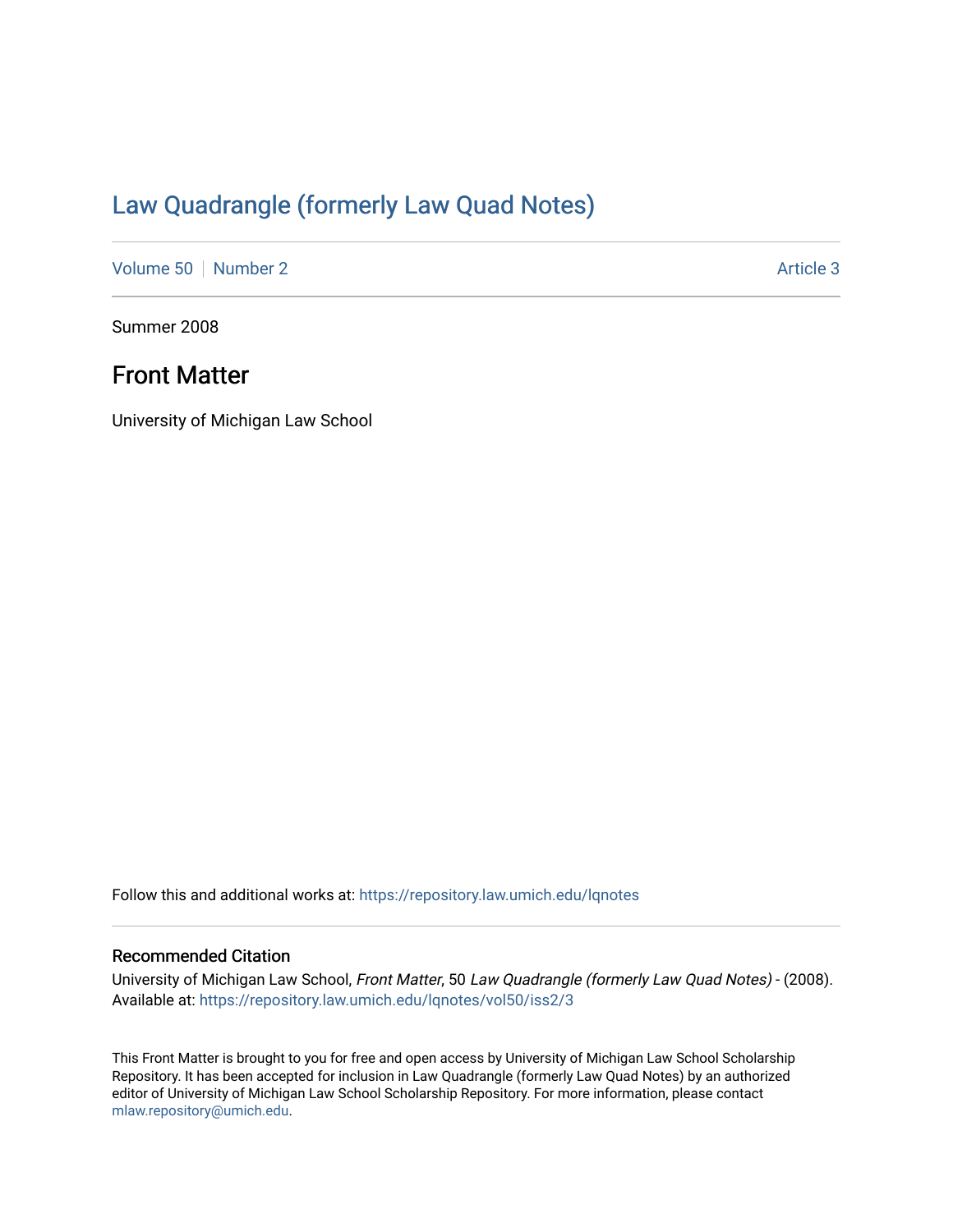# UADRANGLE

S U M M E R 2008

## **2** A MESSAGE FROM THE DEAN

#### **6** SPECIAL FEATURES

 Approaching the nation's highest bench *– P. 6* Project for new facilities gets underway *– P. 10* The transformation of private practice *– P. 16*

#### **22** ALUMNI

- Answering the writer's muse *P. 22*
- Want to teach law? *P. 22*
- Embrace change, Bob Woodruff, '87, tells U-M graduates *– P. 28*
- Suellyn Scarnecchia, '81, named U-M vice president/ general counsel *– P. 29*
- Michigan Law grads named Young Global Leaders *– P. 30*
- Find friends, update your directory entry at the new AlumNetwork *– P. 31*
- Class Notes *P. 32*
- In Memoriam *P. 46*

#### **50** CAMPAIGN REPORT

- Campaign coming to a close *P. 51*
- Quinn creates new endowment for scholarships *P. 52*
- Luciano supports new building with naming gift *P. 53*
- Jentes reaffirms commitment to merit scholarships *– P. 54*
- Family honors Stanley S. Schwartz, '55, with memorial scholarship fund *– P. 55*
- New professorship from practice honors Jeffrey Liss *– P. 56*
- Parents honor Diane Kaye's memory with needbased scholarship *– P. 58*
- Gorlin supports building and Law School Fund *P. 59*
- Honigman firm endows memorial scholarship *P. 59*
- Sumitomo Mitsui Banking Corporation gives to building project *– P. 60*
- Recent gifts *P. 61*
- Class of 1961 endows memorial to classmates *P. 61*
- Nannes 3L Challenge tops pledge goal for third year *– P. 62*
- Crawford continues longtime support *P. 63*
- Bickners are Hermelin Award recipients *P. 63*
- Reunion giving *P. 64*

#### **72** BRIEFS

- Michigan Law adds externships in Geneva, Switzerland *– P. 72*
- Shedding new light  *P. 74*
- Happy Birthday SFF!  *P. 75*
- Michigan Law hosts Federalist Society's national student conference *– P. 76*